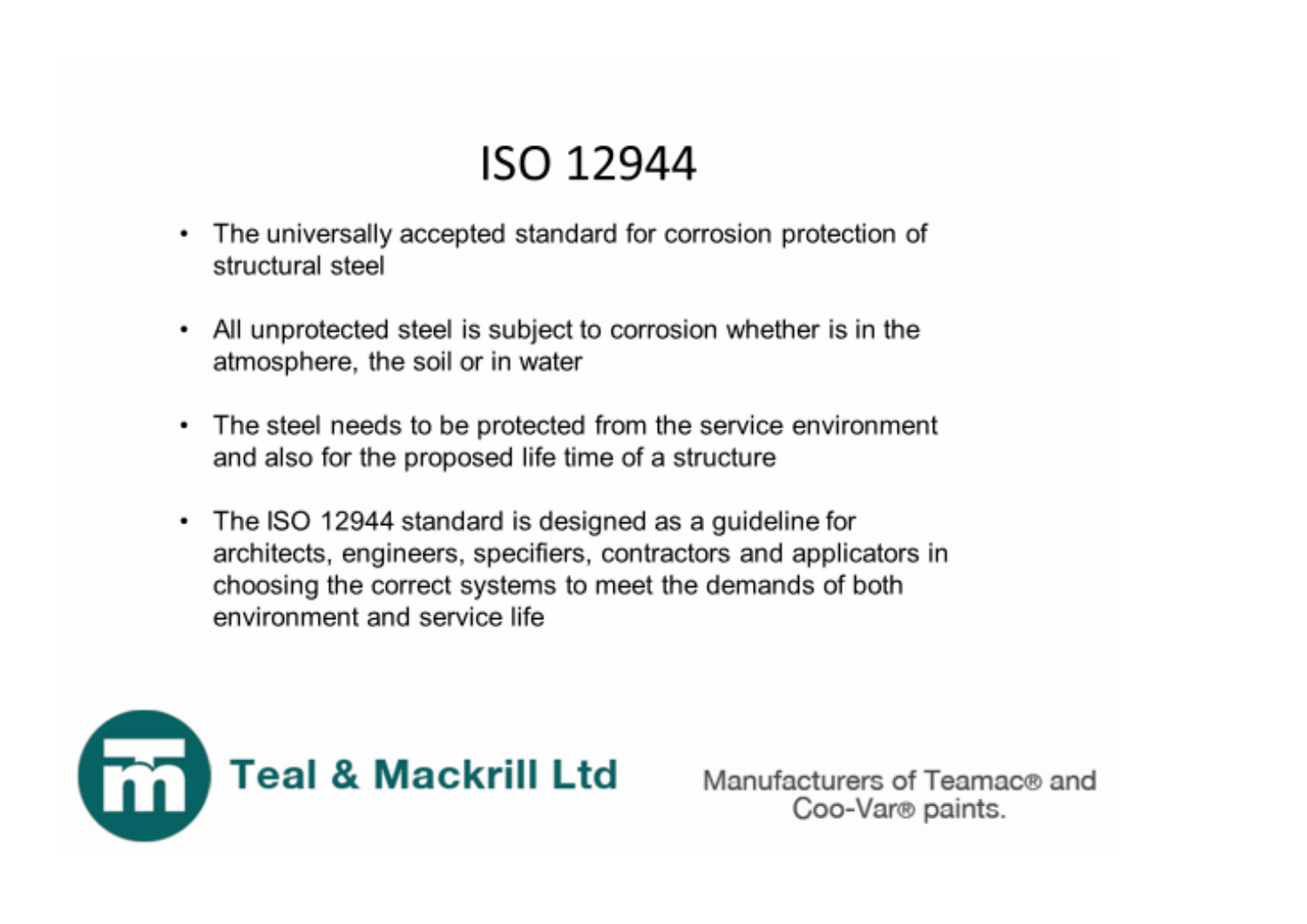## Defining the corrosive environment (1)

| Corrosion category | Exterior                                                                                                    | Interior                                                                                                                     |
|--------------------|-------------------------------------------------------------------------------------------------------------|------------------------------------------------------------------------------------------------------------------------------|
| C1 Very low        |                                                                                                             | Heated buildings with clean atmosphere,<br>e.g.offices, shops, schools, hotels                                               |
|                    |                                                                                                             |                                                                                                                              |
| $C2$ Lower         | Atmospheres with low level of pollution,<br>mostly rural areas                                              | Unheated buildings where condensation can<br>occur, e.g. depots, sports halls                                                |
|                    |                                                                                                             |                                                                                                                              |
| C3 Medium          | Urban and industrial atmospheres, moderate<br>sulphur dioxide pollution, coastal areas with<br>low salinity | Production rooms with high humidity and some<br>air pollution, e.g. food processing plants,<br>laundries, breweries, dairies |
|                    |                                                                                                             |                                                                                                                              |
| C4 High            | Industial areas and coastal areas with<br>moderate salinity                                                 | Chemical plants, swimming pools, coastal ships<br>and boatyards                                                              |
|                    |                                                                                                             |                                                                                                                              |
| C5 Very high       | Industrial areas with high humidity and<br>aggressive atmosphere and coastal areas with<br>high salinity    | Buildings or areas with almost permanent<br>condensation and with high pollution                                             |



Manufacturers of Teamac® and Coo-Var<sup>®</sup> paints.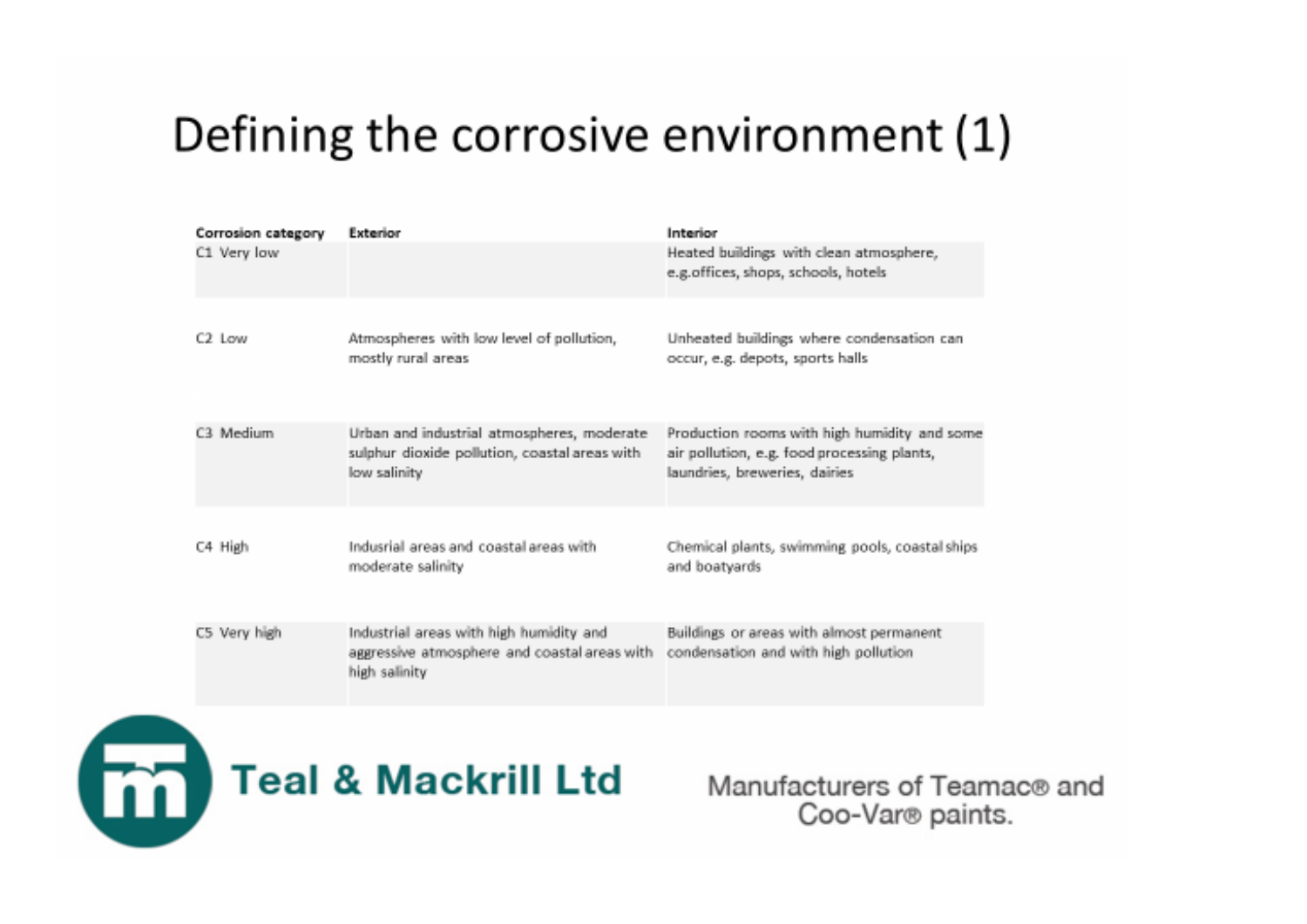## The required lifetime of the coating system

Low (L) Up to 7 years

Medium (M) 7 years to 15 years

High (H) 15 years to 25 years

Very high (VH) More than 25 years

So there are 5 levels of corrosive environment and 4 levels of durability – 20 specifications in atmosphere and 12 specifications for immersion in water or soil



Manufacturers of Teamac® and Coo-Var<sup>®</sup> paints.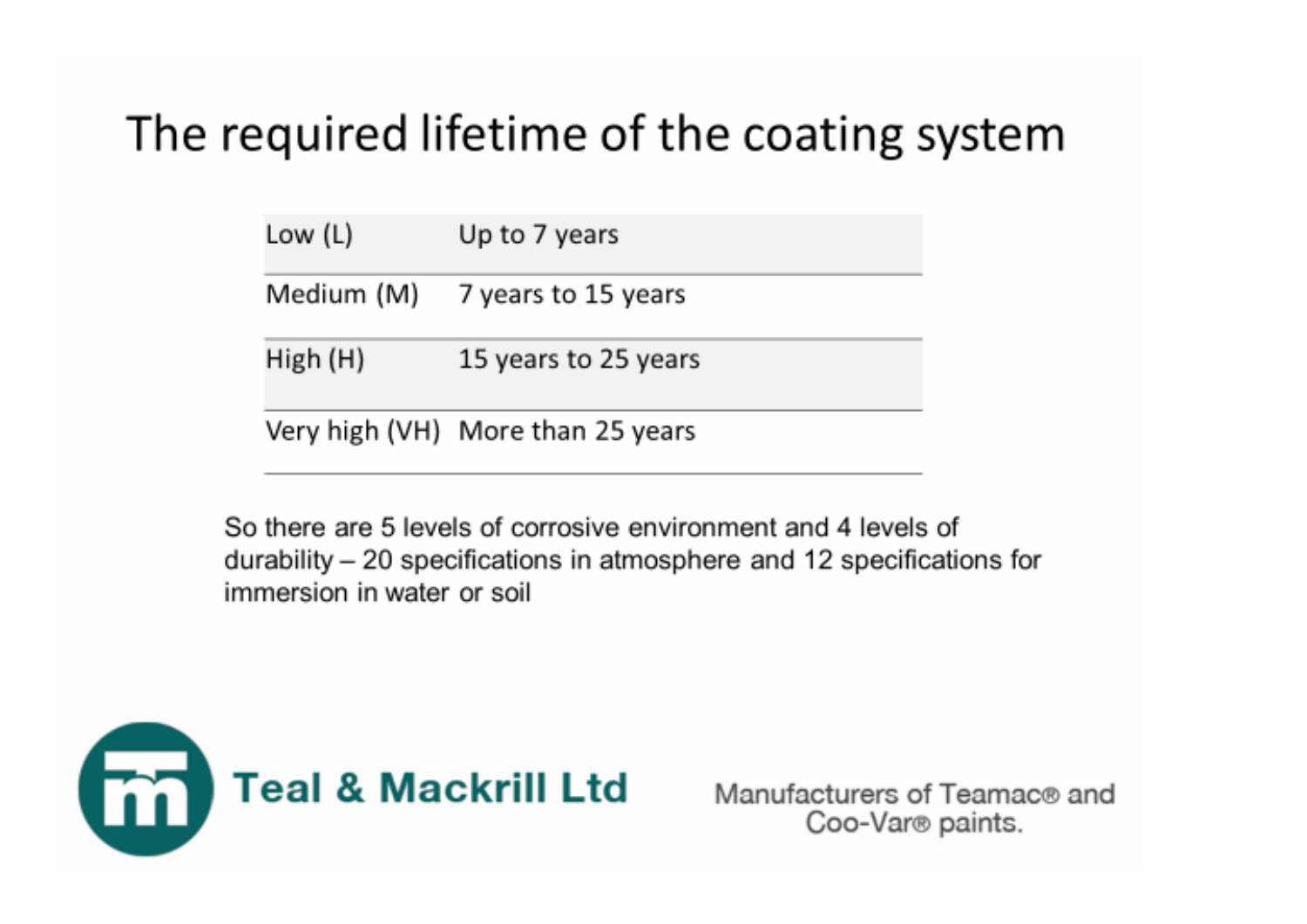|             | Paint systems for carbon steel for corrosivity category |                    |                |            |                                                                                          |                        |                |     |                   |                    |                |                   |                 |                |                     |     |                |              |
|-------------|---------------------------------------------------------|--------------------|----------------|------------|------------------------------------------------------------------------------------------|------------------------|----------------|-----|-------------------|--------------------|----------------|-------------------|-----------------|----------------|---------------------|-----|----------------|--------------|
|             |                                                         |                    |                |            |                                                                                          |                        |                |     |                   |                    |                |                   |                 |                |                     |     |                |              |
| System No   |                                                         | PRIMER COAT        |                |            | <b>INTERMEDIATE COATS</b>                                                                | SUBSEQUENT COAT        |                |     |                   |                    | PAINT SYSTEM   | <b>DURABILITY</b> |                 |                |                     |     |                |              |
|             | Product                                                 | Type of<br>product | No of<br>coats | <b>DFT</b> | Product                                                                                  | Type of $ $<br>product | No of<br>coats | DFT | Product           | Type of<br>product | No of<br>coats | DFT               | Total<br>DFT um | Total<br>No of | low                 | med | high           | very<br>high |
| C2.01       | Zinc Phosphate P201                                     | AK                 |                | 40         | N/A                                                                                      | N/A                    | N/A            | N/A | Metalcote G115    | AK                 |                | 40                | 80              | $\overline{2}$ |                     |     |                |              |
| C2.02       | <b>Zinc Rich Primer P252</b>                            | <b>CR</b>          |                | 70         | N/A                                                                                      | N/A                    | N/A            | N/A | Metalcote G115    | AK                 |                | 40                | 110             | 2              |                     |     |                |              |
| Alternative | Zinc Phosphate P201                                     | AK                 |                | 35         | Zinc Phosphate P201                                                                      | AK                     |                | 35  | Metalcote G115    | AK                 |                | 40                | 110             | 3              |                     |     |                |              |
| C2.03       | <b>RD Zinc Phosphate</b><br>P218                        | AK                 |                | 35         | RD Zinc Phosphate P218                                                                   | AK                     | $\overline{2}$ | 90  | Rapidry G750      | AK                 |                | 50                | 175             | 3              |                     |     | 0 <sub>0</sub> |              |
| Alternative | 2K Epoxy Zinc Phos<br>Q113                              | EP                 |                | 70         | N/A                                                                                      | N/A                    | N/A            | N/A | <b>2K PU P101</b> | PUR                |                | 60                | 130             | $\overline{2}$ |                     |     |                |              |
| Alternative | <b>Metaclor P149</b>                                    | <b>CR</b>          |                | 40         | <b>Metaclor P149</b>                                                                     | <b>CR</b>              |                | 40  | Chlor Rubber G149 | <b>CR</b>          | $\overline{3}$ | 25                | 155             | 5              |                     |     |                |              |
| C2.04       | 2K Epoxy Zinc Phos<br>Q113                              | <b>EP</b>          |                | 60         | 2K Epoxy Zinc Phos Q113                                                                  | EP                     | $\mathbf{1}$   | 60  | <b>2K PU P101</b> | PUR                |                | 60                | 180             | 3              |                     |     |                |              |
|             |                                                         |                    |                |            |                                                                                          |                        |                |     |                   |                    |                |                   |                 |                |                     |     |                |              |
|             | AK= alkyd                                               | ZR=zinc rich       | EP=2K epoxy    |            |                                                                                          | CR=Chlorinated rubber  |                |     |                   |                    |                |                   |                 |                | PUR=2K polyurethane |     |                |              |
|             |                                                         |                    |                |            |                                                                                          |                        |                |     |                   |                    |                |                   |                 |                |                     |     |                |              |
|             |                                                         |                    |                |            | P252 zinc rich only 78.6% zinc, typically zinc rich is 90% zinc on dry film (Galvafroid) |                        |                |     |                   |                    |                |                   |                 |                |                     |     |                |              |
|             |                                                         |                    |                |            |                                                                                          |                        |                |     |                   |                    |                |                   |                 |                |                     |     |                |              |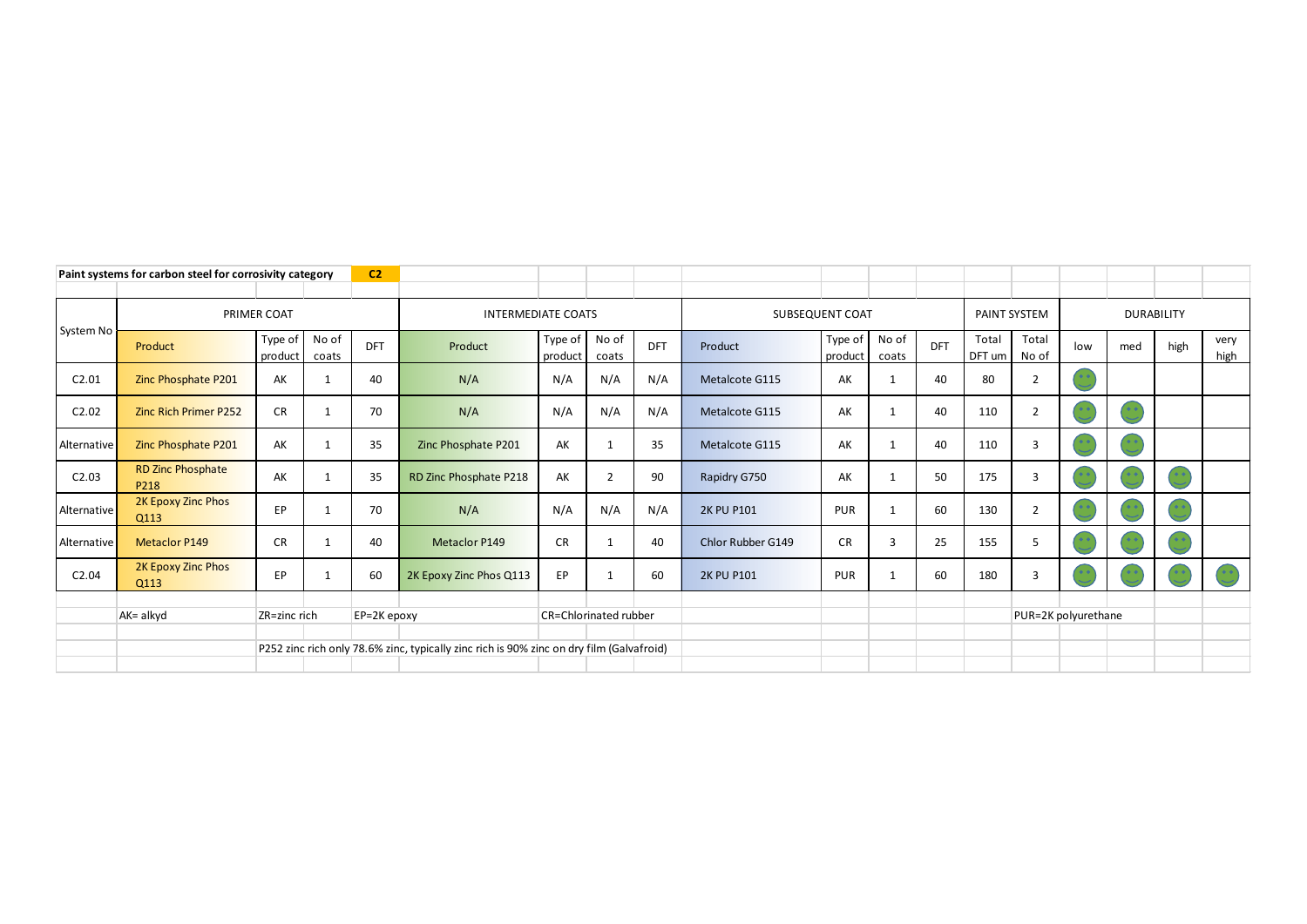|             | Paint systems for carbon steel for corrosivity category | C <sub>3</sub>     |                |             |                                                                                          |                       |                |            |                   |                    |                |                   |                 |                     |     |     |           |              |
|-------------|---------------------------------------------------------|--------------------|----------------|-------------|------------------------------------------------------------------------------------------|-----------------------|----------------|------------|-------------------|--------------------|----------------|-------------------|-----------------|---------------------|-----|-----|-----------|--------------|
|             |                                                         |                    |                |             |                                                                                          |                       |                |            |                   |                    |                |                   |                 |                     |     |     |           |              |
| System No   |                                                         | PRIMER COAT        |                |             | <b>INTERMEDIATE COATS</b>                                                                | SUBSEQUENT COAT       |                |            |                   |                    | PAINT SYSTEM   | <b>DURABILITY</b> |                 |                     |     |     |           |              |
|             | Product                                                 | Type of<br>product | No of<br>coats | <b>DFT</b>  | Product                                                                                  | Type of<br>product    | No of<br>coats | <b>DFT</b> | Product           | Type of<br>product | No of<br>coats | <b>DFT</b>        | Total<br>DFT um | Total<br>No of      | low | med | high      | very<br>high |
| C3.01       | Zinc Phosphate P201                                     | AK                 |                | 35          | Zinc Phosphate P201                                                                      | AK                    |                | 35         | Metalcote G115    | AK                 |                | 40                | 110             | 3                   |     |     |           |              |
| C3.02       | <b>RD Zinc Phosphate</b><br>P218                        | AK                 |                | 45          | RD Zinc Phosphate P218                                                                   | AK                    | $\overline{2}$ | 90         | Rapidry G750      | AK                 |                | 50                | 185             | $\overline{4}$      |     |     |           |              |
| Alternative | 2K Epoxy Zinc Phos<br>Q113                              | <b>EP</b>          |                | 70          | N/A                                                                                      | N/A                   | N/A            | N/A        | <b>2K PU P101</b> | PUR                |                | 60                | 130             | 2                   |     |     |           |              |
| Alternative | <b>Metaclor P149</b>                                    | <b>CR</b>          |                | 40          | Metaclor P149                                                                            | <b>CR</b>             |                | 40         | Chlor Rubber G149 | <b>CR</b>          | 3              | 75                | 155             | 5                   |     |     |           |              |
| C3.03       | 2K Epoxy Zinc Phos<br>Q113                              | EP                 |                | 60          | 2K Epoxy Zinc Phos Q113                                                                  | EP                    |                | 60         | <b>2K PU P101</b> | PUR                |                | 60                | 180             | 3                   |     |     | $\bullet$ |              |
| C3.04       | 2K Epoxy Zinc Phos<br>Q113                              | EP                 |                | 70          | 2K Epoxy Zinc Phos Q113                                                                  | EP                    | $\overline{2}$ | 60         | <b>2K PU P101</b> | PUR                |                | 60                | 250             | 4                   |     |     |           |              |
|             |                                                         |                    |                |             |                                                                                          |                       |                |            |                   |                    |                |                   |                 |                     |     |     |           |              |
|             | AK= alkyd                                               | ZR=zinc rich       |                | EP=2K epoxy |                                                                                          | CR=Chlorinated rubber |                |            |                   |                    |                |                   |                 | PUR=2K polyurethane |     |     |           |              |
|             |                                                         |                    |                |             |                                                                                          |                       |                |            |                   |                    |                |                   |                 |                     |     |     |           |              |
|             |                                                         |                    |                |             | P252 zinc rich only 78.6% zinc, typically zinc rich is 90% zinc on dry film (Galvafroid) |                       |                |            |                   |                    |                |                   |                 |                     |     |     |           |              |
|             |                                                         |                    |                |             |                                                                                          |                       |                |            |                   |                    |                |                   |                 |                     |     |     |           |              |